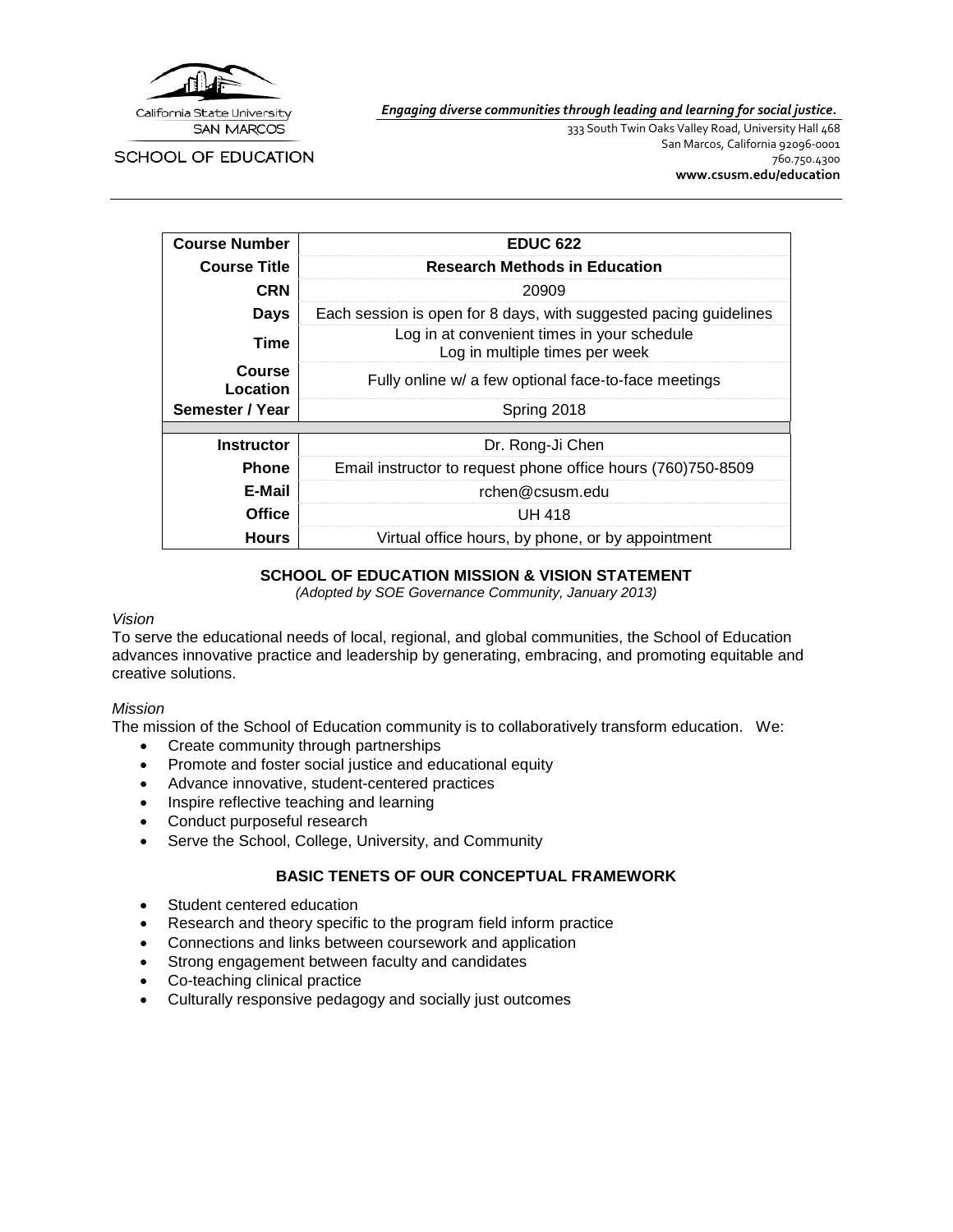# **TABLE OF CONTENTS**

| Students with Disabilities Requiring Reasonable Accommodations  Error! Bookmark not defined. |  |
|----------------------------------------------------------------------------------------------|--|
|                                                                                              |  |
|                                                                                              |  |
|                                                                                              |  |
|                                                                                              |  |
|                                                                                              |  |
|                                                                                              |  |
|                                                                                              |  |
|                                                                                              |  |
|                                                                                              |  |
|                                                                                              |  |
|                                                                                              |  |
|                                                                                              |  |
|                                                                                              |  |
|                                                                                              |  |
|                                                                                              |  |
|                                                                                              |  |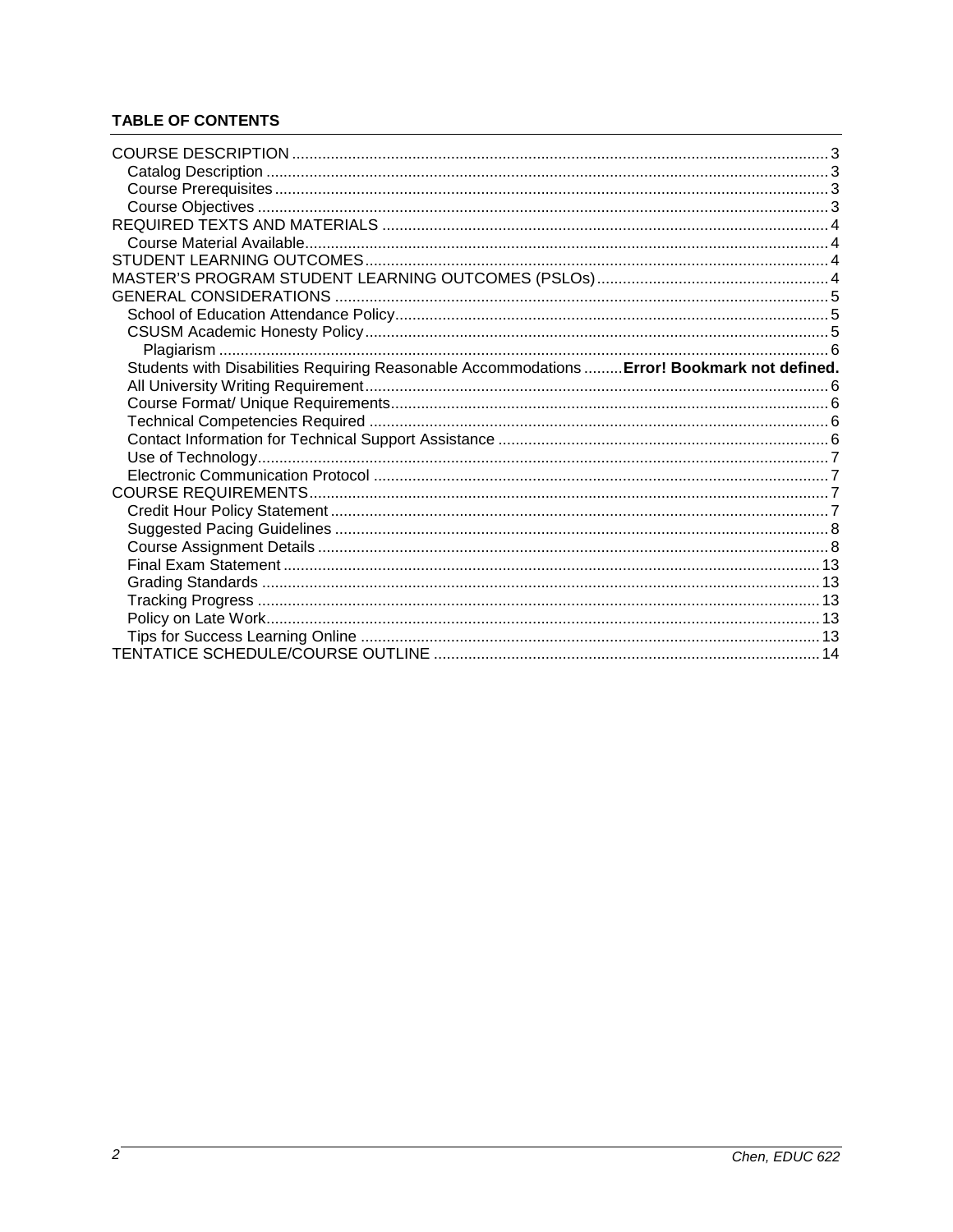### **COURSE DESCRIPTION**

#### **Catalog Description**

A core course designed to introduce educational practitioners to the fields of educational research and evaluation. Explores quantitative and qualitative methods of designing and conducting research and evaluation in the context of classroom settings. Further examines measurement, assessment, common statistical techniques, and methods for critiquing research and program evaluation studies.

#### **Further Detailed Description**

Course participants will explore quantitative, qualitative and mixed methods of conducting research, while developing a critical eye for high caliber research. We will explore ways to incorporate educational research into one's everyday practice. The goal is to become confident creators of knowledge as well as discerning consumers of research. In addition to laying a foundation of inquiry, students will apply what they learn through completing and writing up a mini-study.

The mini-study may serve as practice or as a pilot for development of the culminating MA thesis or curricular project for students who have identified a focus, and those individuals will need to consult with a Committee Chair. While students do not complete a Master's Thesis/Project during this course, each participant will have practice drafting a brief research proposal to discuss with a potential Chair. The mini-study alternatively may address an action plan we will develop as part of a Program Student Learning Outcome (PSLO) requirement for this course, or just address a concern in one's practice that an individual is interested in addressing.

#### **Course Prerequisites**

Enrollment in a Master's program.

#### **Course Objectives**

This course is designed to develop skills and knowledge about educational research practices followed by application of that skill and knowledge to an actual research mini-study. After completing this course participants should be able to:

- Participate as a scholar in **individual, small group, and large group** activities relevant to critiquing, conducting, writing up, and publishing educational research, as developed in the **Scholarly Research Practices Assignment**.
- Use **systematic research practices and procedures** to identify an issue, craft a research question, search the literature, plan appropriate methodology, address Human Subjects concerns, collect and analyze data or outline a project and determine implications of a research study, as practiced in the practitioner research mini-study for the **Scholarly Research Practices Assignment**.
- Demonstrate expertise in **one-on-one peer review** by responding to early of drafts of written work by peers, as learned through the **Peer Review Assignment**.
- Employ a well-trained critical eye to **critique published research** by looking into the credentials of a researcher, determining the impact of the research on the field, ascertaining if appropriate research procedures were employed, and discerning whether the conclusions made flow from the data presented, as developed in an Article Review for the **Peer Review Assignment**.
- Demonstrate knowledge of **elements of a research write-up / article** and ways to articulate each element using APA format, as practiced in the **Writing Up Research Assignment**.
- Write up research in a scholarly manner by **describing the research process utilized, findings/outcomes, and implications**, as practiced when writing a draft Research Article for a mini- study in the **Writing Up Research Assignment**.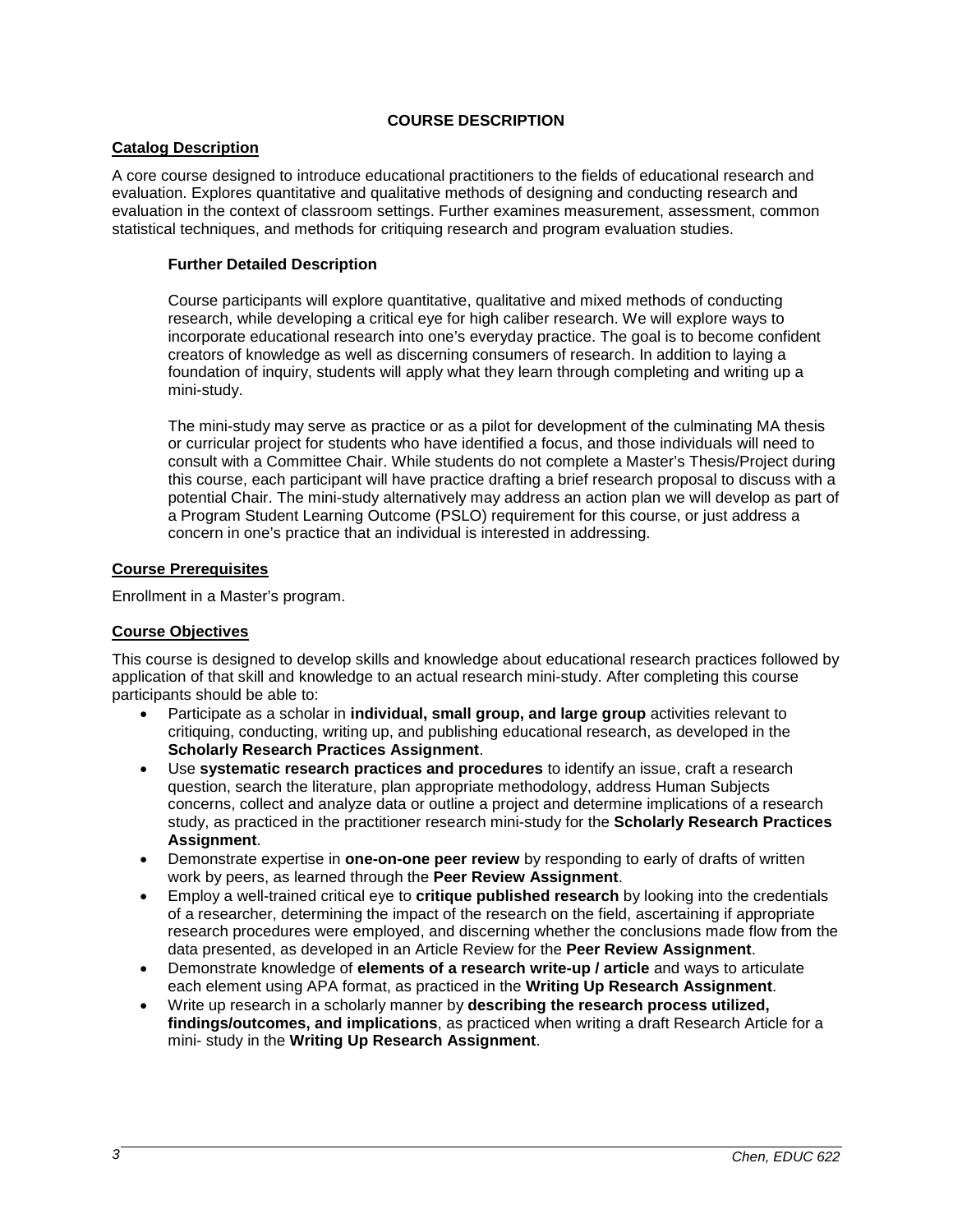#### **REQUIRED TEXTS AND MATERIALS**

The textbooks are an important source of course content, and are an integral part of most sessions, so should be obtained prior to week one of the course.

- Booth, W. C., Colomb, G. G., Williams, J. M., Bizup, J., & Fitzgerald, W. T. (2016). *The craft of research* (4th ed.). Chicago, IL: The University of Chicago Press. The 3rd edition (2008) is fine.
- Shagoury, R., & Power, B. M. (2012). *Living the questions: A guide for teacher researchers* (2nd ed.). Portland, ME: Stenhouse Publishers.

Articles / websites / videos on various course topics are required reading/watching/browsing and will be linked in the course shell. Speak with the instructor about helpful reading strategies if assigned materials are taking too long, or if you need a reading accommodation.

#### **Recommended APA Text / Websites**

- American Psychological Association. (2010). *Publication manual of the American Psychological Association* (6th ed.). Washington, DC: APA.
- Most American Psychological Association (APA) style is accessible on the APA website at: <http://www.apastyle.org/index.aspx>
- The Purdue OWL site is very rich in resources: <http://owl.english.purdue.edu/owl/resource/560/01/>
- Cornell University Library offers citation management: <https://www.library.cornell.edu/research/citation>

Various websites offer automated citation builders as well, but beware of the downloads that come with them, and double check the style and format to avoid errors.

#### **Course Material Available**

Cougar Courses (Moodle): Access from<https://cc.csusm.edu/> EDUC 698 Culminating Activity Supports:<http://community.csusm.edu/course/view.php?id=33>

### **STUDENT LEARNING OUTCOMES**

This Master's level research methods course is designed to increase awareness, knowledge, and skills related to educational research. This will occur using structured activities in individual, large/whole group, and small groups to both learn about and apply systematic research practices. Class participants will have the necessary foundation for critiquing and systematically engaging in research to improve schooling and classroom practices toward eventually completing a Master's Thesis or Project and beyond. The systematic research process is a way of making meaning in whatever future undertakings course participants may engage, as it is a fundamental skill that is applicable in multiple contexts.

### **MASTER'S PROGRAM STUDENT LEARNING OUTCOMES (PSLOs)**

The Master of Arts in Education Program assesses 4 Program Student Learning Outcomes (PSLO):

- **PSLO 1: Professional Dispositions** (EDUC 622): Demonstrate interaction and communication skills that reflect professional dispositions and ethics, such as respect for diversity, educational equity, collaboration, and social justice.
- **PSLO 2: Leadership Skills** (EDUC 602 or EDAD 618B): Apply leadership skills in social justice and equity to advance the profession.
- **PSLO 3: Analyze Research** (EDUC 622): Analyze educational and/or professional research.
- **PSLO 4: Integrate Research** (EDUC 698): Integrate research and evidence-based practices into educational and professional settings.

EDUC 622 addresses Program Student Learning Outcomes 1 and 3: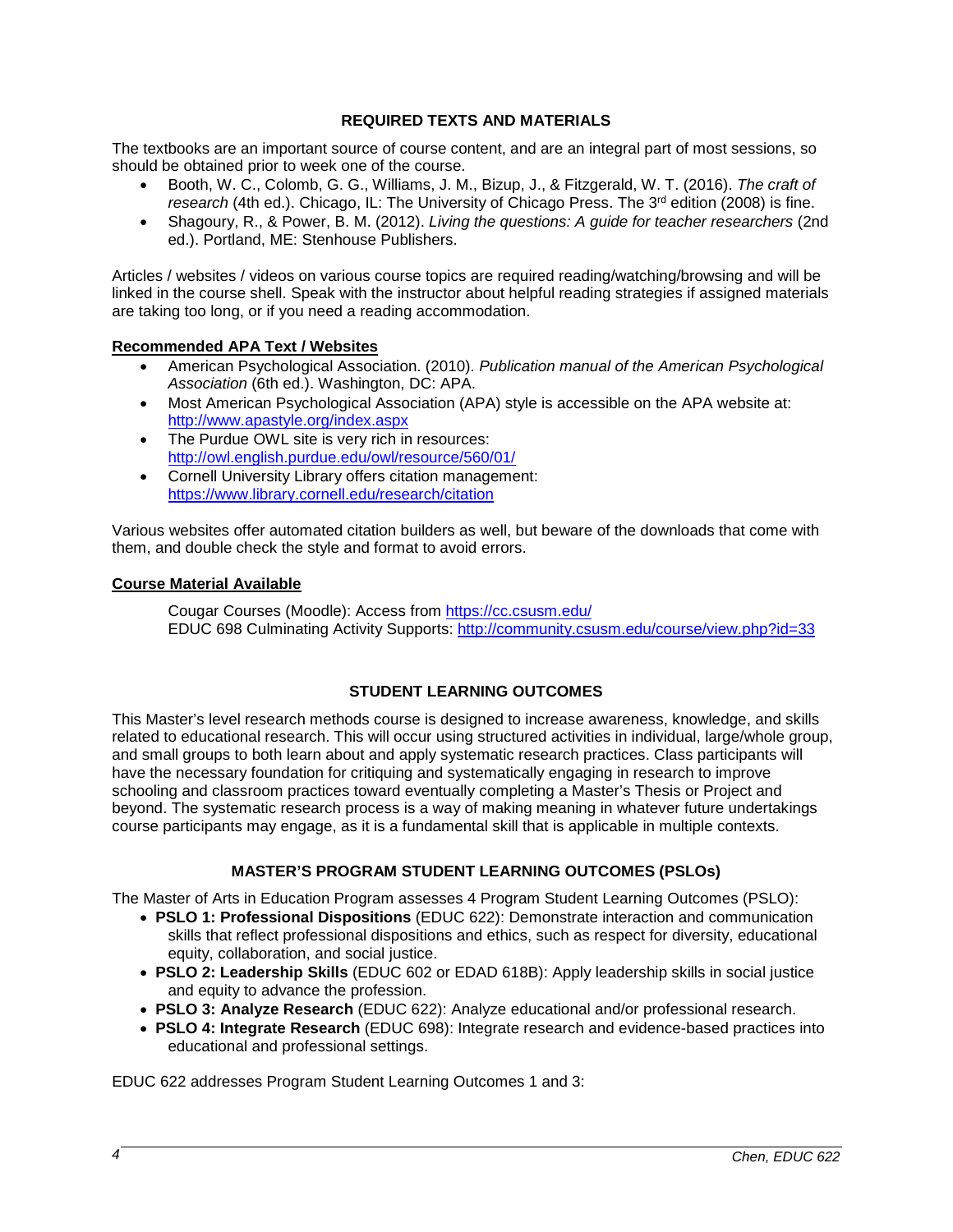#### **PSLO 1 - Professional Disposition Self-Assessment**

The intention of this activity is to develop awareness of, and a plan to work toward, dispositions of an accomplished teacher. The goal is to strive for a Professional Disposition Advanced Level (4 on a scale of 1-4) by the end of the MA in Education program. As you assess yourself in this activity, reflect on things you do with respect to each disposition that demonstrate ways you enact them in your professional teaching lives, as well as efforts you make to take the lead in each area.

Using the rubric provided, you will score yourself in six areas (Social Justice & Equity, Collaboration, Critical Thinking, Professional Ethics, Reflective Teaching & Learning, and Life-Long Learning), using concise examples to support your scores. You will then choose one disposition to work on for this semester, and develop an action plan for improvement. Work on this disposition may be used as the basis for your mini- study in this class if desired. The instructor will respond to your self-assessment and plan, and recommend revisions as needed. In the course header on Cougar Courses find the rubric that covers the six MA in Education Professional Disposition Criteria. Details of this self-assessment will be sent prior to Session One, and will be completed during that Session, with feedback and suggestions for revision done in Session Two.

#### **PSLO 3: Integrate Research/Graduate Writing Assessment Requirement (GWAR)**

This PSLO is addressed with the **Mini-study Paper** completed near the end of the course, which will be revised until you receive a passing score. GWAR refers to the CSUSM Graduate Writing Assessment Requirement, and must be completed before a graduate student advances to candidacy. This requirement can be met by an acceptable standardized test score (e.g., GMAT or GRE) or by a paper that receives a passing score. Please visit the website for further details about this requirement. Details and the full rubric are available at:

[https://www.csusm.edu/policies/active/documents/graduate\\_writing\\_assessment\\_requirement.html](https://www.csusm.edu/policies/active/documents/graduate_writing_assessment_requirement.html)

### **GENERAL CONSIDERATIONS**

#### **School of Education Attendance Policy**

Due to the dynamic and interactive nature of courses in the School of Education, all course participants are expected to attend all classes and participate actively. At a minimum, course participants must attend more than 80% of class time, or s/he may not receive a passing grade for the course at the discretion of the instructor. Individual instructors may adopt more stringent attendance requirements. Should the course participant have extenuating circumstances, s/he should contact the instructor as soon as possible. (*Adopted by the COE Governance Community, December, 1997*).

#### **\*Instructor addendum to attendance policy:**

In an online environment there is flexibility in time and space, and therefore all course sessions must be completed. **Notify the instructor to negotiate modified deadlines for extenuating circumstances BEFORE missing activities/assignments**. Your voice and perspective are critically important to the learning of your classmates!

#### **CSUSM Academic Honesty Policy**

Students will be expected to adhere to standards of academic honesty and integrity, as outlined in the Student Academic Honesty Policy. All assignments must be original work, clear and error-free. All ideas/material that are borrowed from other sources must have appropriate references to the original sources. Any quoted material should give credit to the source and be punctuated accordingly.

Academic Honesty and Integrity: Students are responsible for honest completion and representation of their work. Your course catalog details the ethical standards and penalties for infractions. There will be zero tolerance for infractions. If you believe there has been an infraction by someone in the class, please bring it to the instructor's attention. The instructor reserves the right to discipline any student for academic dishonesty, in accordance with the general rules and regulations of the university. Disciplinary action may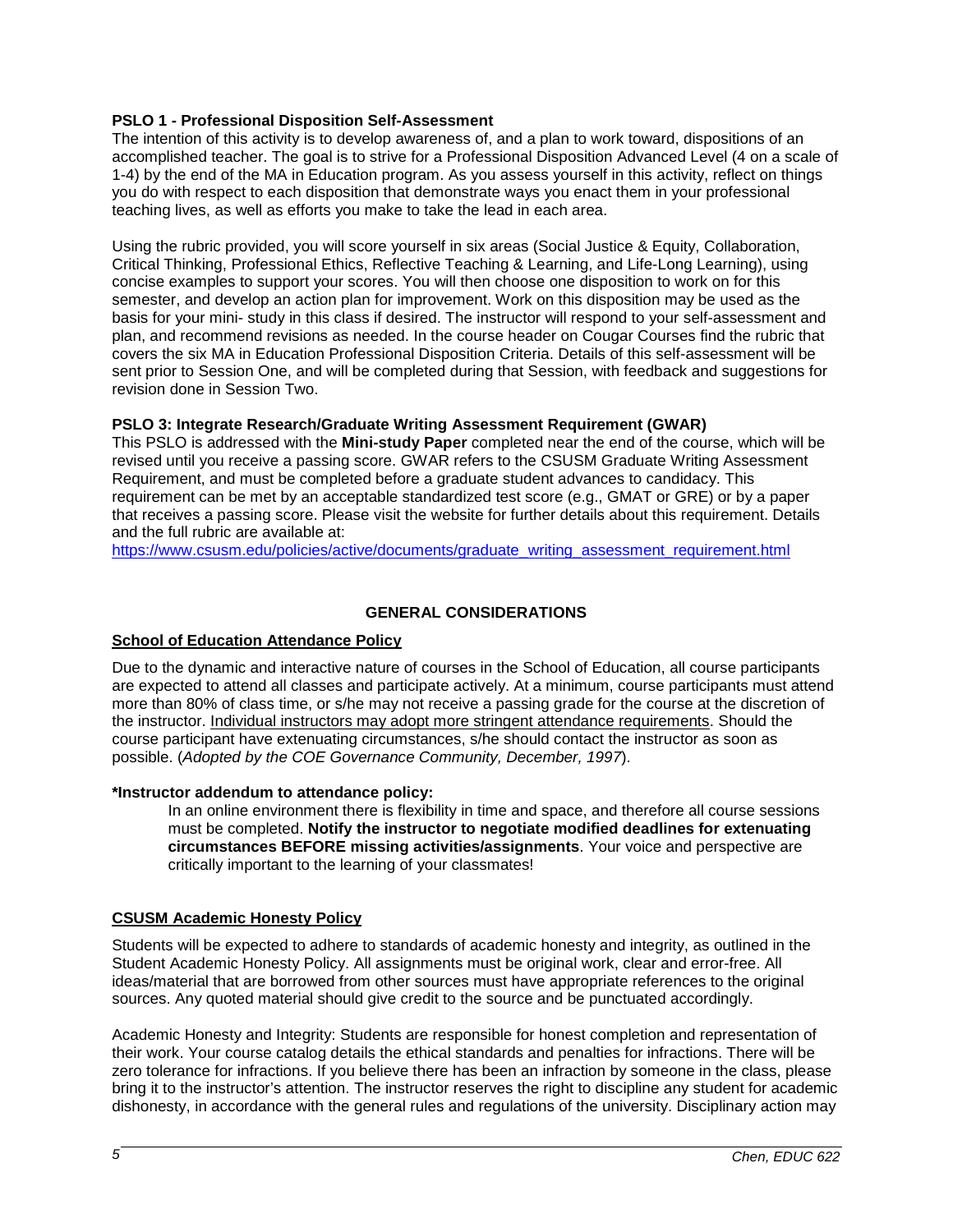include the lowering of grades and/or the assignment of a failing grade for an exam, assignment, or the class as a whole. Incidents of Academic Dishonesty will be reported to the Dean of Students. Sanctions at the University level may include suspension or expulsion from the University. Refer to the full Academic Honesty Policy at: [http://www.csusm.edu/policies/active/documents/Academic\\_Honesty\\_Policy.html](http://www.csusm.edu/policies/active/documents/Academic_Honesty_Policy.html)

### **Plagiarism**

It is expected that each course participant will do his/her own work, and contribute equally to group projects and processes. Plagiarism or cheating is unacceptable under any circumstances. If you are in doubt about whether your work is paraphrased or plagiarized see the Plagiarism Prevention for Students website [http://library.csusm.edu/plagiarism/index.html.](http://library.csusm.edu/plagiarism/index.html) If there are questions about academic honesty, please consult the University catalog.

## **Students with Disabilities Requiring Reasonable Accommodations**

Students with disabilities who require reasonable accommodations must seek approval for services by providing appropriate and recent documentation to the Office of Disability Support Services (DSS). This office is in Craven Hall 4300, contact by phone at (760) 750-4905, or TTY (760) 750-4909. Students authorized by DSS to receive reasonable accommodations should meet with their instructor during office hours. Alternatively, in order to ensure confidentiality, in a more private setting.

### **\*Instructor addendum to the accommodation policy:**

Please discuss the need for accommodations with the instructor at the earliest possible time to ensure success in this course.

### **All University Writing Requirement**

The CSUSM writing requirement will be met in three primary ways for this course. All forum posts are prepared in a written/structured format and contribute to the writing requirement. The Article Review contains additional tightened text that is a part of the required 2500 words. The final 5 section Research Article rounds out completion of the writing requirement.

### **Course Format/ Unique Requirements**

**The class will be conducted online in its entirety** with no face-to-face meetings. All contact with the instructor will be electronic or by phone. It therefore requires development of skills using course management tools in Cougar Courses (Moodle). All or part of assignments will be shared in the online environment with some or all of the course participants.

### **Technical Competencies Required**

Students need full functionality within the Cougar Course environment. If personal technology does not meet required speeds/standards, students may need to update their hardware or software, or complete course sessions in on-campus technology laboratories. Links are provided in Session Zero and the Course Header to update necessary applications. Firefox is the most functional web browser for Cougar Courses and should be updated to the latest version.

### **Contact Information for Technical Support Assistance**

The Student Tech Help Desk (STH) is located directly outside of Kellogg 2000, which is an open computer lab with 92 computer stations (with both Macs and PCs). Employees of the STH are available to assist you as you get familiarized with the campus technology. Please stop by if you have any questions.

Cougar Courses Support: <http://www.csusm.edu/sth/support/cougarcourses/index.html> IT for Students: <http://www.csusm.edu/iits/students/index.html>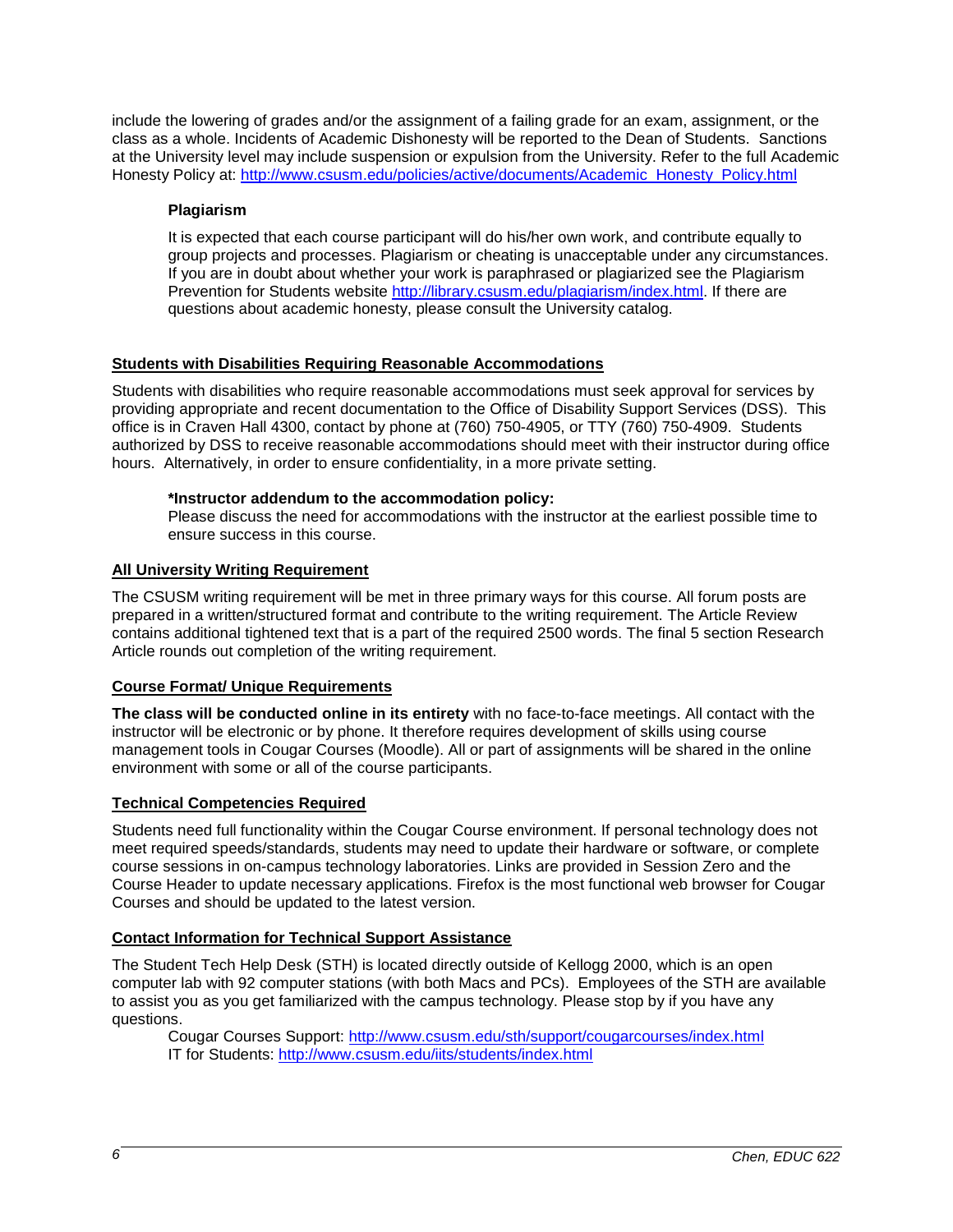### **Use of Technology**

Course participants are expected to demonstrate competency in the use of various forms of technology (i.e., word processing, electronic mail, Moodle, use of the Internet, and/or multimedia presentations). Specific requirements for course assignments with regard to technology are at the discretion of the instructor. **Keep a digital copy of all assignments** and posts as a backup in the event of a Course Management System malfunction (Moodle in Cougar Courses). All assignments will be submitted online.

### **Electronic Communication Protocol**

Student interaction and collaboration are built into the fabric of this course, must be undertaken appropriately. Electronic correspondence is a part of a professional communication repertoire. As part of this coursework you may need to contact a colleague using an e-mail or online message, post and respond in forums, and peer review classmates' work. Online communication has its own nuances and etiquette. For example, electronic messages sent in all upper case (or lower case) letters, with major typos, or slang may communicate more than you originally intended. Please be mindful of all e-mail and on-line discussion messages you send to your colleagues, to faculty members in the School of Education, or to persons within the greater educational community. All electronic messages should be crafted with professionalism and care. Things to consider:

- Would I say in person what this electronic message says?
- How might this message be misconstrued?
- Does this message represent my most professional self?

If there is ever a concern with an electronic message sent to you, please talk with the author directly in order to correct any confusion.

### **COURSE REQUIREMENTS**

There is no substitute for actually jumping in with both feet and "doing" what you are learning, so we will be putting into practice what we are learning. Each of the three assignments moves us along in our research endeavor, and when all class activities are summed they will result in a completed mini-research study written up in the form of a draft research article.

The three assignments are:

- **40 points – Scholarly Research Practices Assignment**
- **40 points – Peer Review Assignment & PSLOs 1& 3 (see above)**
- **40 points – Writing Up Research Assignment 120 points – Total Points Possible**

NOTE: As adjustments are made to the course in response to student learning needs, this total may vary, but each of the three assignments will still be approximately one third of the final grade.

#### **Credit Hour Policy Statement**

National accreditation agencies set required course time standards and allocate 9 hours per week for a three-unit course (3 in class, 6 outside class) in a 16-week semester. It is helpful to clarify that time commitment in an online environment, as the boundaries between 'in' and 'out' of class are somewhat blurred. Below is an allocation of times you should expect to spend in/outside of the online environment on various course activities as an individual, in small groups, and in large groups to complete this course successfully.

- **Individual – 3 to 4 hours per week**
- **Small group and large group – 3 to 5 hours per week**

**\* If you are noticing that you need more time, please contact the instructor for time management strategies and/or adjustments to the course**. Please do not wait until you are behind!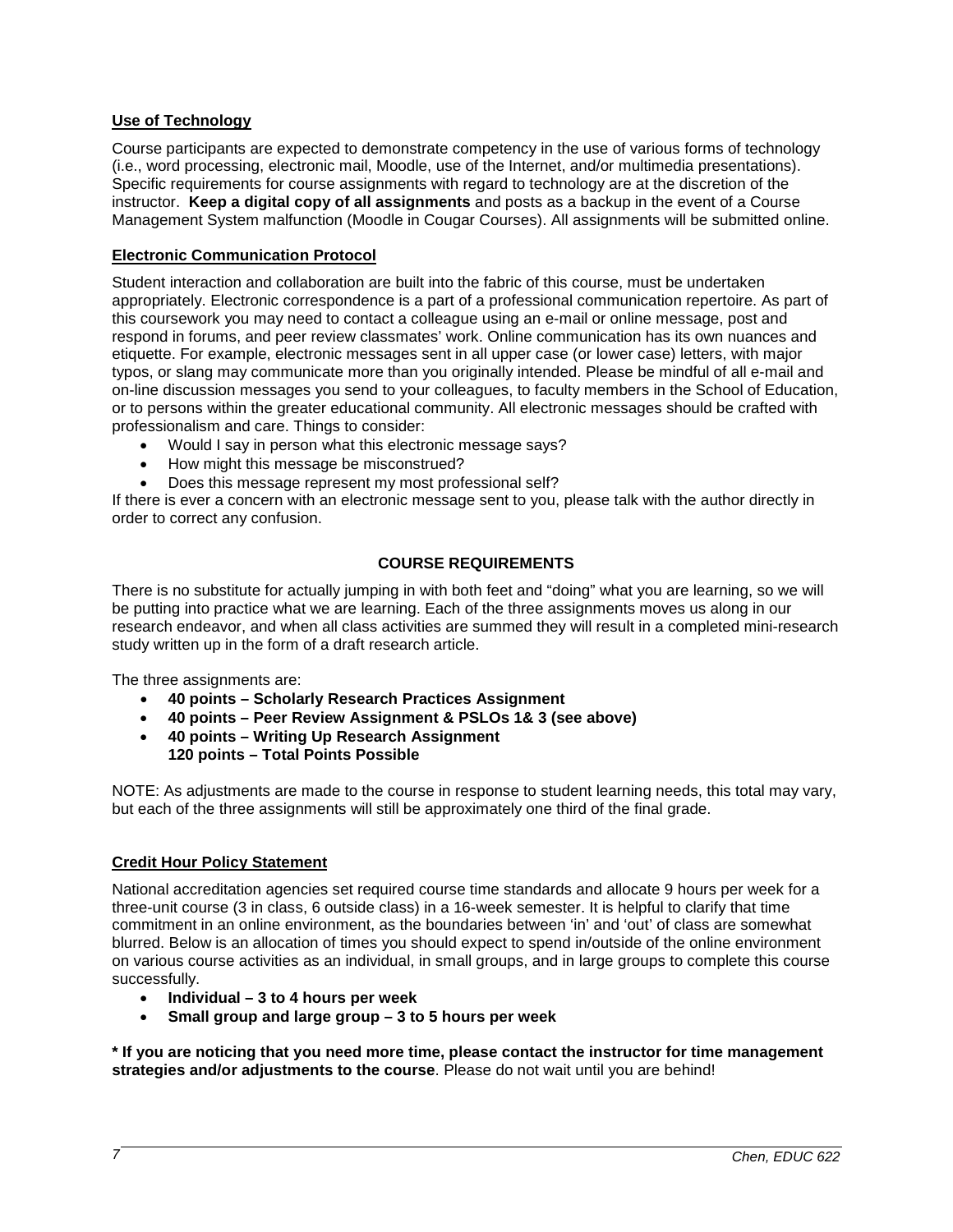#### **Suggested Pacing Guidelines**

As we rethink the boundaries between 'going to class' and completing 'outside of class' work, we look to students who are successful learning online to see how we might make the most of this course. Students who learn effectively in the online learning environment report that they **break work into shorter chunks throughout the week**, rather than a larger chunk on one or two days. Students who have the most success report **logging in for an hour or so a day throughout the week, or working in two hour blocks three or more times a week**.

While there are technically three assignments for this course, each assignment will be completed in a series of steps throughout the semester. This multi-step strategy offers opportunities for multiple drafts, feedback from peers and the instructor, and a gradual completion process rather than three stress points during the semester. It does, however, mean that **every week some work will be due**.

Since classmates depend upon one another for Small and Large Group activities as well as session completion, suggested guidelines for completing various session activities are offered to maximize success in the course as well as deepen the dialogue among class participants. **Course participants are encouraged to complete activities on the early side**.

Generally **sessions will be released each Friday to be completely finished eight days later, on the following Saturday**, with typical recommended completion days/deadlines as follows:

#### **Individual activities – Sat-Sun**

Session preparation by Sun 11 PM (48+ hours after release) and

#### **Large group activities – Sun-Tue**

Initial post by Sun 11 PM (48+ hours after release),

Follow up posts by Tue 11 PM (96 hours+ after release)

**Small group activities – Tue-Thu**

Initial post by Tue 11 PM (96 hours+ after release),

Follow up posts by Thu 11 PM (144 hours+ after release)

#### **Individual activities – Thu-Sat**

Assignments/reflection/self-evaluation/course format feedback by Sat 11PM (192 hours after release)

From time to time the order or nature of the session activities varies, and therefore **recommended due days vary** as well for a particular session, activity, or assignment, so **follow session instructions carefully**. Note that the release dates for a new session overlap the due date for the previous session by one day. This intentional overlap is designed to maximize flexibility of timing to accommodate many different student schedules.

#### **Course Assignment Details**

#### **40 points – Assignment One: Scholarly Research Practices**

The objectives for this assignment are to:

- Participate as a scholar in **individual, small group, and large group activities** relevant to critiquing, conducting, writing up, and publishing educational research, as developed in the **Scholarly Research Practices Assignment**.
- Use **systemic research practices and procedures** to identify an issue, craft a research question, search the literature, plan appropriate methodology, address Human Subjects concerns, collect and analyze data, and determine implications of a research study, as practiced in the practitioner research mini-study for the **Scholarly Research Practices Assignment**.

Throughout the semester you will engage in primarily in three levels of scholarly dialogue. You may not engage in every level every week. Activities at each level build on the prior level as follows: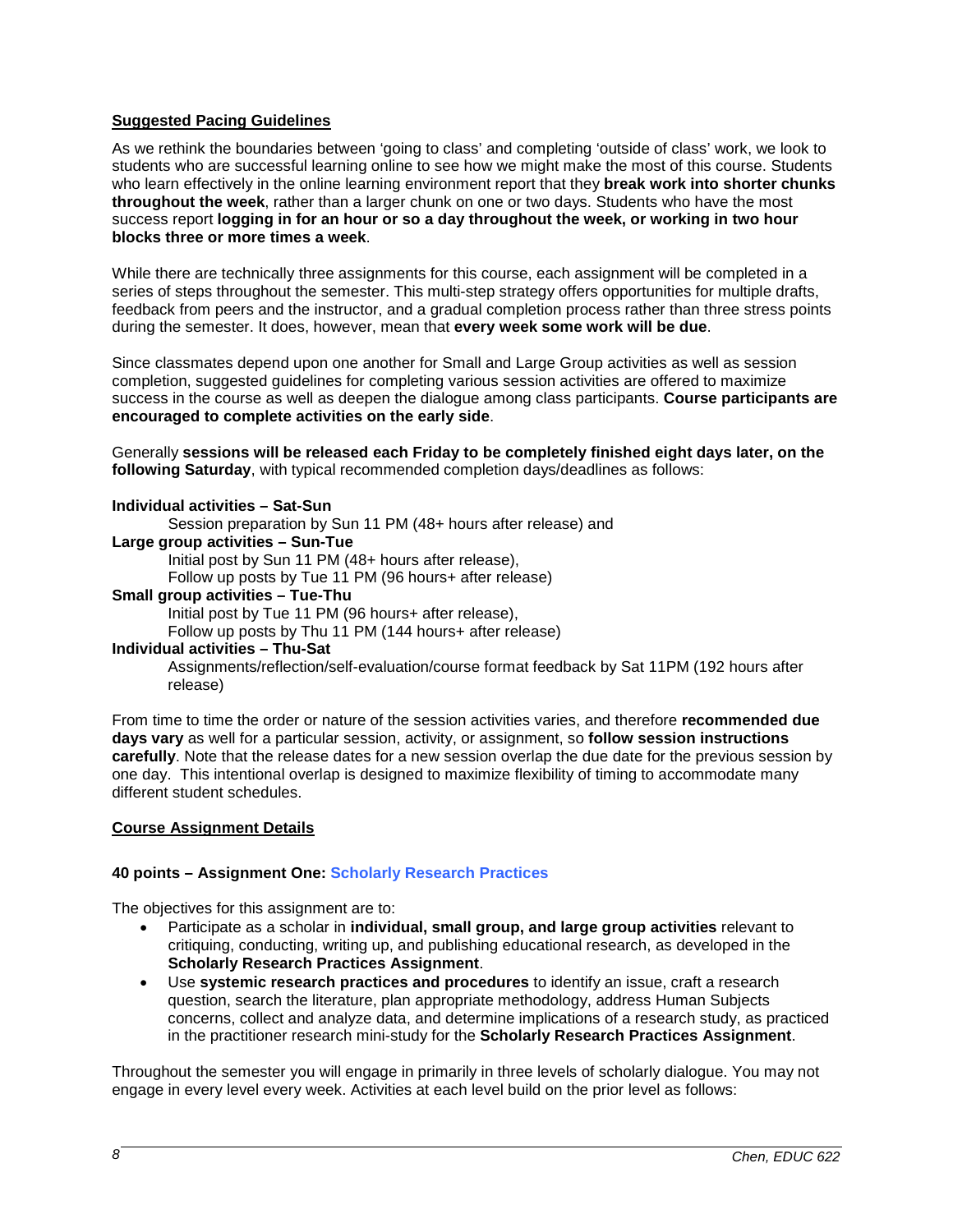- **Individual:** This level of engagement involves session preparation and reflection, which contributes to assignment construction. **This investment of time is critical to success in the course**. Preparation involves reading/watching to prepare for session activities. Reflection involves searching, thinking, reflecting, and writing about a research topic using appropriate conventions. You will also have opportunities to reflect on your development as an educational researcher by evaluating your level of engagement, quality of interaction, and commitment to accepted research practices. Both dimensions of individual effort are captured in a number of ways but primarily through entries in a reading response, reflection journal or a course check-in response for 2-4 points per week, as well as completion of assignments.
- **Large group (typically whole class):** This level of engagement involves joining a dialogue about issues, processes, and practices of education research. **Discussion forums** typically involve an initial post in response to a prompt, with follow up posts in response to classmates with guidelines. Forum prompts are structured in a way that requires concise responses rather than streams of consciousness. It will be necessary to **revisit the large group forum several times** throughout the week to read through posts made before and after yours to follow the discussion. The dialogue is captured in a number of ways but primarily through large group forum posts and responses worth 2-4 points per week. Thoughtful participation in course discussions is a key part of this online learning environment.
- **Small group (typically two-four students):** This level of engagement functions as a debriefing, and peer feedback area each week. Peer interactions in small group collegial dialogue is an important part of sifting through course material for the week and considering multiple perspectives on education research through sharing your own work. **Your active participation is critically important, and group consensus may be required**. Small group interactions are captured in a number of ways but primarily through small group forum posts / responses worth 2- 4 points per week, and through peer review assignments.

Course participants are encouraged to complete activities as early as possible in the week. The large / small / individual levels of engagement are designed to teach/develop skills relevant to becoming an accomplished producer and consumer of educational research.

As adjustments are made to the course based on student learning needs, the relative weight of the three levels of scholarly endeavor may vary slightly. Scholarly critical friend dialogue grades are based on full participation in course sessions.

The top level of Scholarly Participation is described below to set the bar high (for the remainder of the levels of participation, see the rubric in the course header on Cougar Courses):

### **Type 5: The interested/engaged citizen** – You:

- Leave class sessions wondering (pondering / uncertain / surprised / speculating / questioning / struck/ stuck / amazed / caught up, etc.) and excited about your contributions to the dialogue and how those of others impact your thinking
- Challenge other group members (small and large) respectfully
- Ask insightful questions
- Make contributions that extend the class readings/viewings/events/issues
- Refer to specific lines in the text and relevant classroom experiences when appropriate
- Participate regularly and feel a sense of belonging with the group (inclusion with them, responsibility for them)
- Share the collective spaces, neither dominating nor intimidating others nor staying in the shadows
- Are well prepared by thorough reading and thinking BEFORE joining the group
- Demonstrate clear evidence of engagement, critical friend skills, comments based on specific reliable sources, and provide a reflective interface with all course readings / viewings / browsings.

#### **40 points – Assignment Two: Peer Review**

The objectives for this assignment are: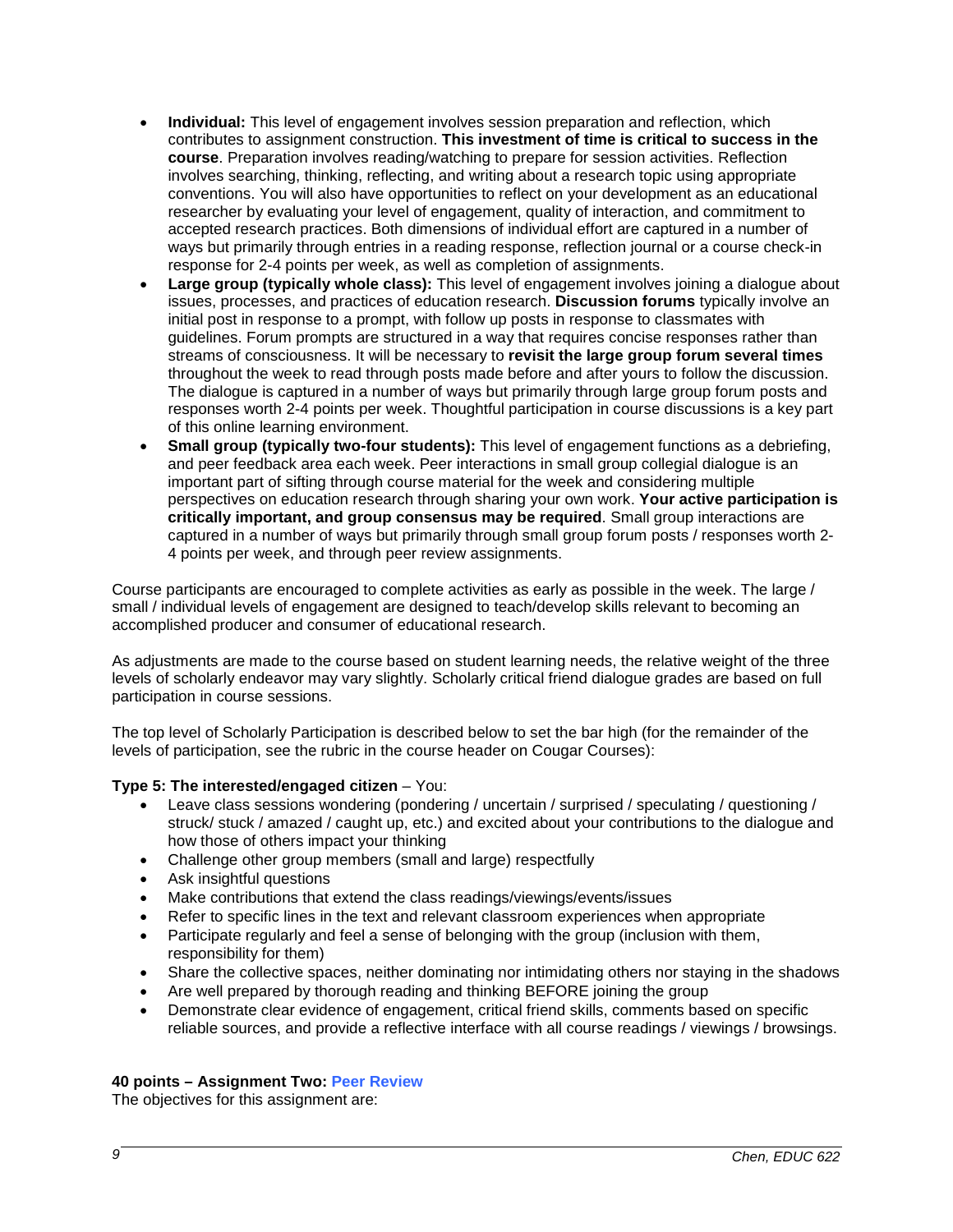- Demonstrate expertise in **one-on-one peer review** by responding to early of drafts of written work by peers, as learned through the **Peer Review Assignment**.
- Employ a well-trained critical eye to **critique published research** through looking into the credentials of a research scholar, determining the impact on the field using the Social Science Citation Index, ascertaining if appropriate research procedures were employed, and discerning whether the conclusions made flow from the data presented, as developed while writing an Article Review for the **Peer Review Assignment**.

Peer review in educational research refers to screening of submitted proposals or manuscripts, and encourages authors to meet accepted standards of their discipline. It is designed to prevent dissemination of irrelevant findings, unwarranted claims, unacceptable interpretations, and personal views. Publications that have not undergone peer review are likely to be regarded with skepticism by scholars and professionals.

An important part of conducting educational research is development of a critical eye for quality and reliability of text, a process that forms the underpinning of Peer Review. In this course we will explore the process of peer review in two ways: by serving as 'critical friends' to classmates as they write up their mini-study and prepare an IRB form, completing a self review of the mini-study paper, and by reviewing a published article.

- **Review of classmates' written drafts of text**
- **Self evaluation of mini-study research paper**
- **Professional Disposition Self-Assessment (PSLO 1)**
- **Review of a published research article**

**Review of classmate's written text** – This activity is equally important for developing the reviewer's critical eye as for providing helpful suggestions for a peer. Peer review is an important skill of an education researcher. Five times during the semester students will provide focused feedback to a classmate on drafts of various assignments using Peer Review strategies on: draft sections of the mini-study research write up, and an Institutional Review Board (IRB) practice form. **Peer feedback forms** will be provided to facilitate development of an accomplished critical eye. In addition to suggesting ways to improve for a peer, you will reflect on your own development as a peer reviewer. Scoring guidelines will be provided. **Time is of the essence** when responding to classmates' text, so negotiate due dates with your partner peer reviewer to meet the needs of each author.

You should all aim high to be the Critical Friend (CF) Advocate, as described below. For the rest of the rubric for the Peer Review Assignment see the full text in the course header on Cougar Courses.

#### **Type 5: The Critical Friend Advocate**

This CF listens carefully to the type of feedback requested by a partner, reads the text carefully using that lens, and provides first praise for specific strengths in the piece, and then offers multiple thoughtful specific suggestions for improvement and asks questions to stimulate thinking, and finishes with encouragement.

**Self-evaluation** – you will reflect on your work writing up the mini-study, and turn your discerning critical eye toward a critique of the article you wrote about your mini-study. A form is provided for the self-evaluation, and the grade is based on the thoughtful and honest appraisal of each element of your research article.

**Review of a published research article** – Research does not occur in a vacuum, so an important part of your educational research learning process will involve searching for, reading, and assessing the caliber of published research for its relevance to your study, your practice more generally, and the field. Early in the semester we will learn to critically examine the quality of the research behind an article. A choice of articles may be provided. Two resources are provided to help you think about what an article review accomplishes.

### **Some helpful tips:**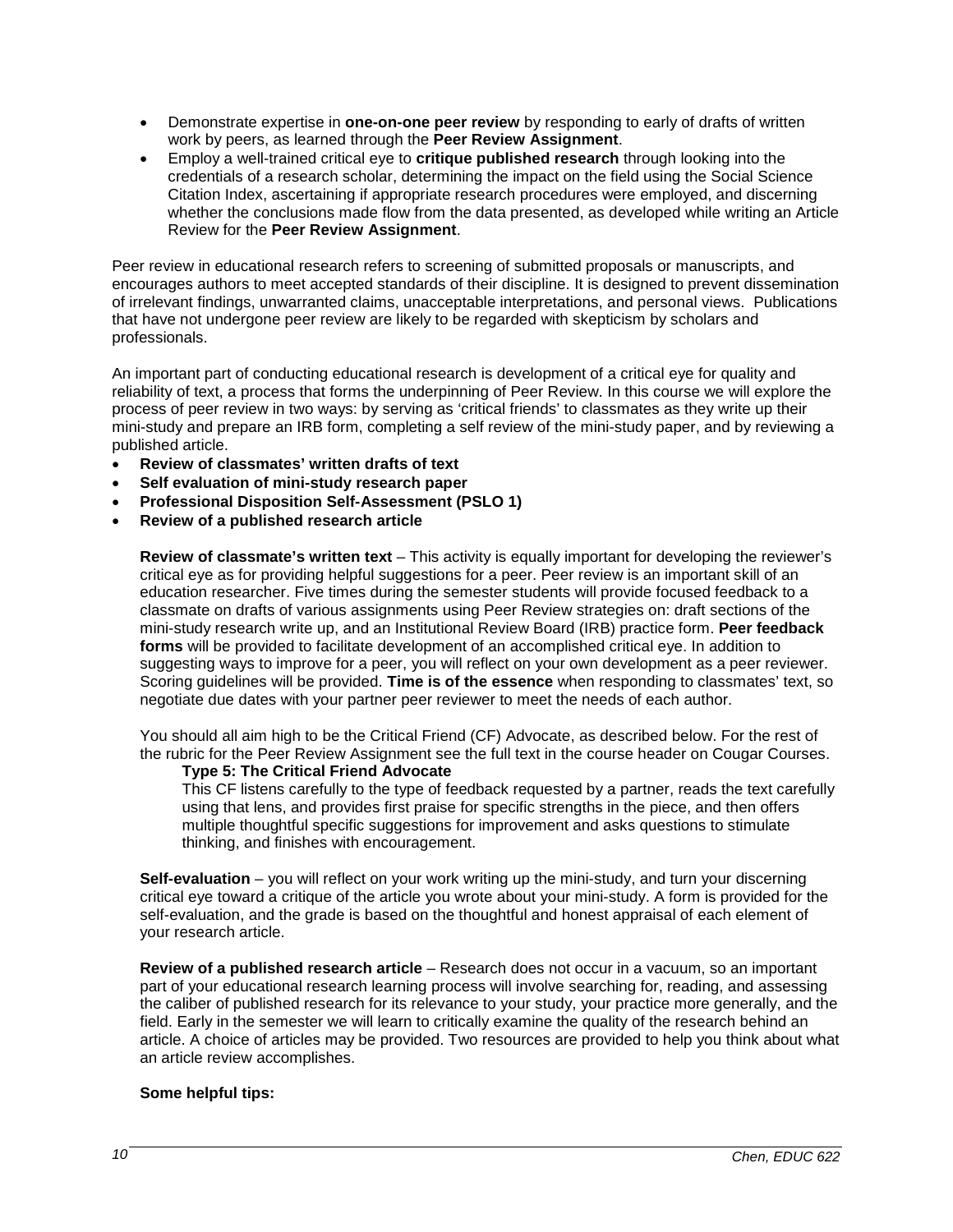- University of Saskatchewan Education and Music Library Guide to Article Review: <http://library.usask.ca/education/files/Guides/crja.pdf>
- University of Alberta, Herbert Coutts: [http://www-bcf.usc.edu/~genzuk/Reviews\\_Journal\\_Articles.pdf](http://www-bcf.usc.edu/%7Egenzuk/Reviews_Journal_Articles.pdf)

### **Article Review elements generally include the following** (see assignment for details):

- *Review introduction*: Bibliographic citation, overview, authorship, audience, impact using Social Sciences Citation Index
- *Body of Review*:
	- o Introduction (research problem/relevant literature),<br>
	o Methodology (clarity appropriateness validity/relia
	- Methodology (clarity, appropriateness, validity/reliability, ethical considerations, quality of analysis),
	- o Results / Findings (clearly presented, backed with evidence),<br>
	o Discussion / Conclusion (alignment of findings and conclusion
	- Discussion / Conclusion (alignment of findings and conclusions, placement within findings of other studies, appropriate recommendations, limitations)
- *Review conclusion:* Reflection on the article's alignment with reader needs, timeliness, cultural sensitivity, omissions/errors, level of insight, structure appropriateness, lack of bias, level of ethical research practices, etc.
- *Credentials of the author:* What institution is the author affiliated with, where did they train, what expertise do they have in the field?
- **Nature of the document:** Answer the questions, "Is this a research article? Why or why not?
- **Quality of writing:** Ranking the caliber of writing, clarity and freedom from errors
- *Article Reviewer Self-evaluation:* Using the Scholarly Critical Friend rubric, rank yourself as a reviewer

Grades for the Article Review will be based on the degree to which the guidelines described in the session have been met.

### **40 points – Assignment Three: Writing Up Research Assignment**

The objectives of this assignment are:

- Demonstrate knowledge of **elements of a traditional five-chapter research report** and ways to articulate each element using APA format, as practiced in the **Writing Up Research Assignment**.
- Write up research in a scholarly manner by **outlining the research process, findings, and implications** in a traditional formal manner that mirrors writing a Master's Thesis, as practiced when writing a draft Research Article for a practitioner research mini-study in the **Writing Up Research Assignment**.

All semester we will be going through the steps of the systematic research process as we engage in dialogue about our thinking and practices. In this assignment, completed throughout the course, we will articulate that process in writing by developing an abridged version of *research introduction, review of literature, and methodology*. These are the first three of five sections of a typical research report.

- **Section 1 Introduction** Statement of Problem and Research Question
- **Section 2 Literature Review** Theoretical framework that clarifies lenses through which your research will be conducted, perspectives you will consider, and gaps that led to your study
- **Section 3 Methodology** Plans for undertaking the research with regards to who / what / when / where / how things will be collected, analyzed, displayed

The other two sections of a typical research report are *findings* and *discussions*. While we will not write these two sections, we will identify preliminary findings backed by evidence. In other words, we will collect and analyze data and make claims based on careful data analysis. **These three sections, plus data analysis practice, could lead to a Master's Thesis or Master's Curricular Project** (see diagram below).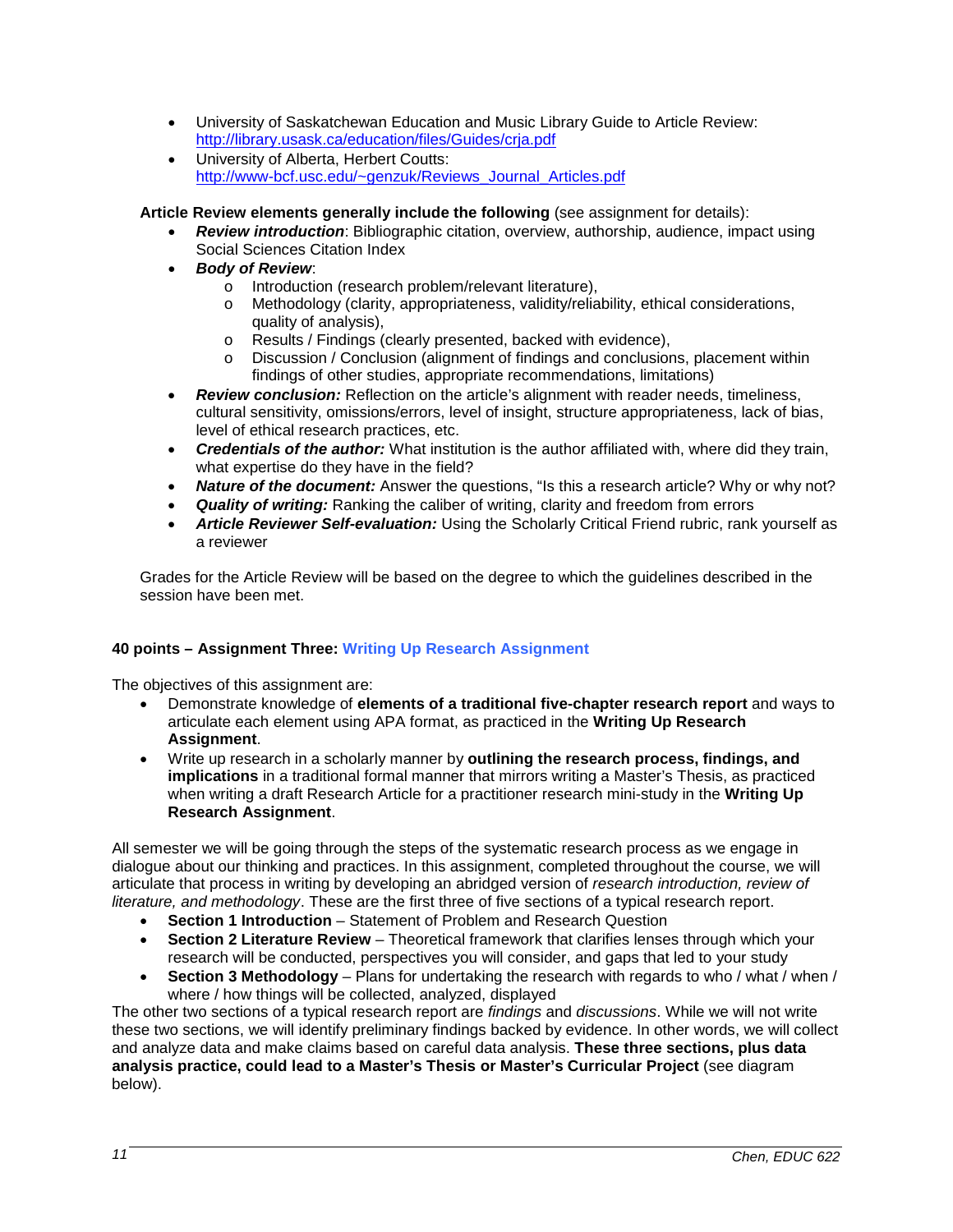Each section of the research article will evolve from our weekly individual, small group, and whole group activities. Early drafts of each section will be peer reviewed by classmates.



#### EDUC 622 Mini-study, MA Thesis, and MA Project

Ideal description for the Research Article / Sections of the Writing Up Research Assignment, for the balance of the Rubric, see the Course Header.

**Outstanding** – Section is fully fleshed out, engaging, and well articulated. Well-crafted language pulls the reader into the article awaiting the next idea with interest. All parts are present, language is clear and paragraphs flow coherently from one to the next, each section is well articulated in a concise way, and all sources are listed/cited. There are no obvious errors in grammar / punctuation / spelling as checks / edits have been performed and revisions made.

- Section 1 Problem is stated clearly, research question is appropriate to explore problem, and a clear overview of study is provided
- Section 2 At least six relevant, high caliber citations (for mini-study) are used to outline pertinent knowledge in the field that serves as a foundation for understanding the issue as well as the backdrop for analysis of the study data; Key themes are identified in the literature and individual studies appropriate to the theme are cited in the text; All bibliographic references are cited
- Section 3 An appropriately chosen method is clearly described in a way that helps a reader envision the procedures to be used, including data to be collected, and the means of analysis is clearly outlined;

**Role of drafts:** Even great writers can have a poor draft in the beginning of a writing project. It is essential for a beginner education researcher to go through several rounds of drafting-reviewing-revision for each section, using peers' and the instructor's (and thesis/project Chair if you have one) feedback.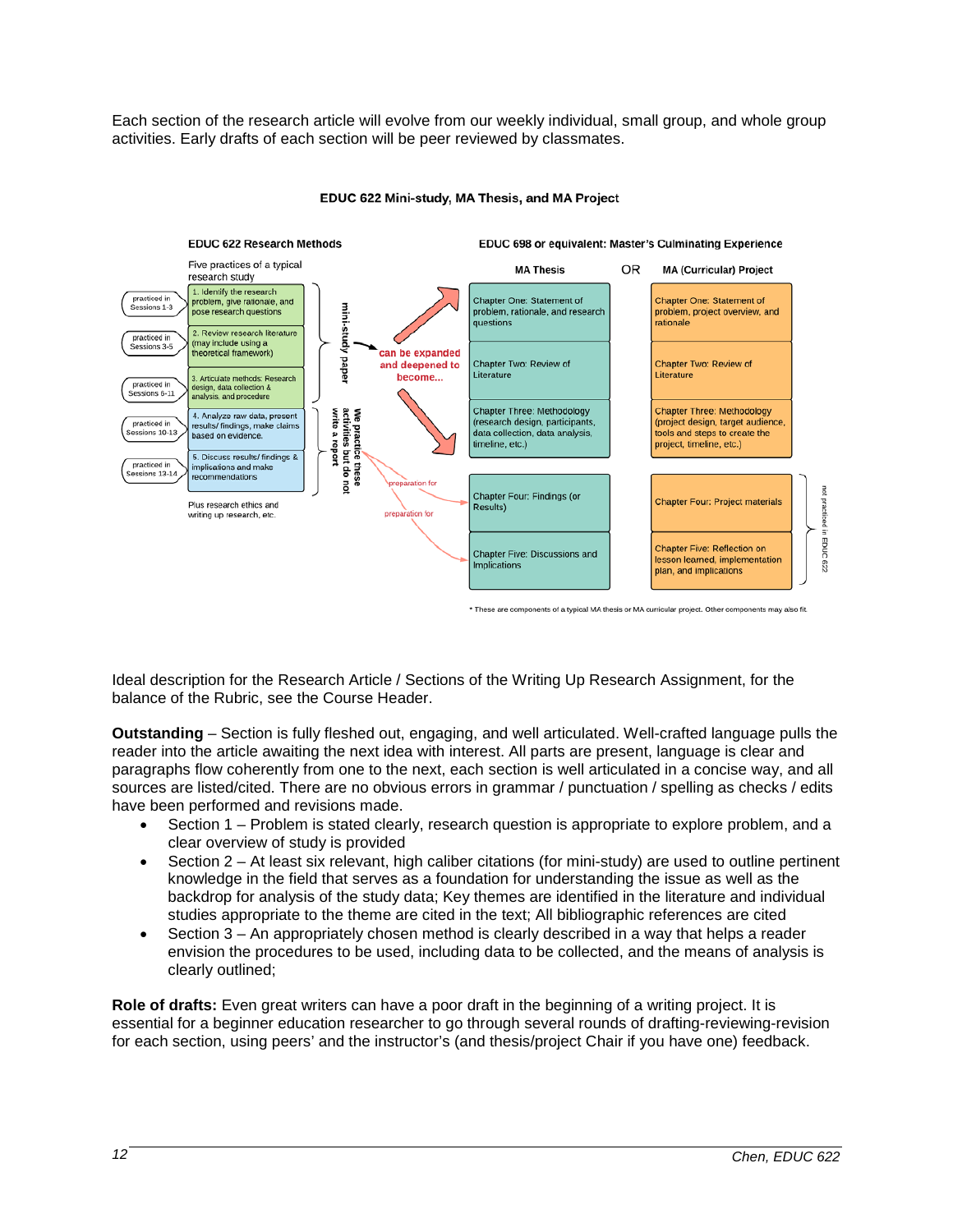## **Final Exam Statement**

There is no final exam for this course.

### **Grading Standards**

The grading scale is based on the percent of the earned point out of a total possible of 120 points. NOTE: As adjustments are made to the course in response to student learning needs, this total may vary, but each of the three assignments will still be about one third of the grade.

| A: 93% - 100%    | A-: 90% - 92% | B+: 87% - 89%    | B: 83% - 86%  |
|------------------|---------------|------------------|---------------|
| B-: 80% - 82%    | C+: 77% - 79% | $C: 73\% - 76\%$ | C-: 70% - 72% |
| $D: 60\% - 69\%$ | F: below 60   |                  |               |

## **Tracking Progress**

Use the Grades tool in the left column of Cougar Courses to track your progress in the course. Grades will be continuously updated throughout the semester.

### **Policy on Late Work**

All session activities and assignments should be completed and submitted into Cougar Courses. In the event of an emergency session deadlines will be extended. **In the event of an emergency situation notify the instructor and request an extended deadline. Extensions are not automatic. Late assignments may be docked up to 10% per day late.** After 7 days, no assignments will be accepted.

#### **Tips for Success Learning Online**

- Receiving too many emails? Use "unsubscribe" settings in your profile to eliminate having all postings being emailed to you; there is also a checkbox to uncheck under the text box in each forum, for Discussion Subscription. Be sure it is unchecked.
- Ask a lot of questions. No question is silly, but suffering in silence IS a bad idea! Ask classmates or ask the instructor – we are all here to help! Use the Community Commons for questions and answers (in course header). For privacy email the instructor using course mail.
- Problems with technology? Use the Student Help Desk right away! They are available by phone, email and on the bottom floor of the library through the doors facing Craven Hall, 760.750.6505, or [sth@csusm.edu.](mailto:sth@csusm.edu)
- Pace work online throughout the week the most successful online students log in most days of the week for an hour +/- to complete sessions in small bites rather than at one sitting, as students who try to complete whole sessions in one sitting near the end of the week struggle in this course.
- Read all instructions thoroughly, watch all course videos/mini-lectures, complete all assigned readings – material in the readings is NOT repeated in other course materials
- Complete sessions systematically while keeping track of work completed and what is left to do, as activities in each session are built on prior activities in the same session and earlier sessions
- Stay connected to classmates/instructor using course mail, community commons, or request a phone call
- Make assignments work for you let the instructor know of specific learning goals you have to be sure you reach them through adjustments of sessions / assignments as needed
- If sessions are taking too long, immediately contact the instructor who will make adjustments or suggest time management strategies! Do not suffer in silence!
- Keep up with course sessions  $-$  it is hard to catch up once you get behind
- Engage fully and enthusiastically in all course sessions come to learn!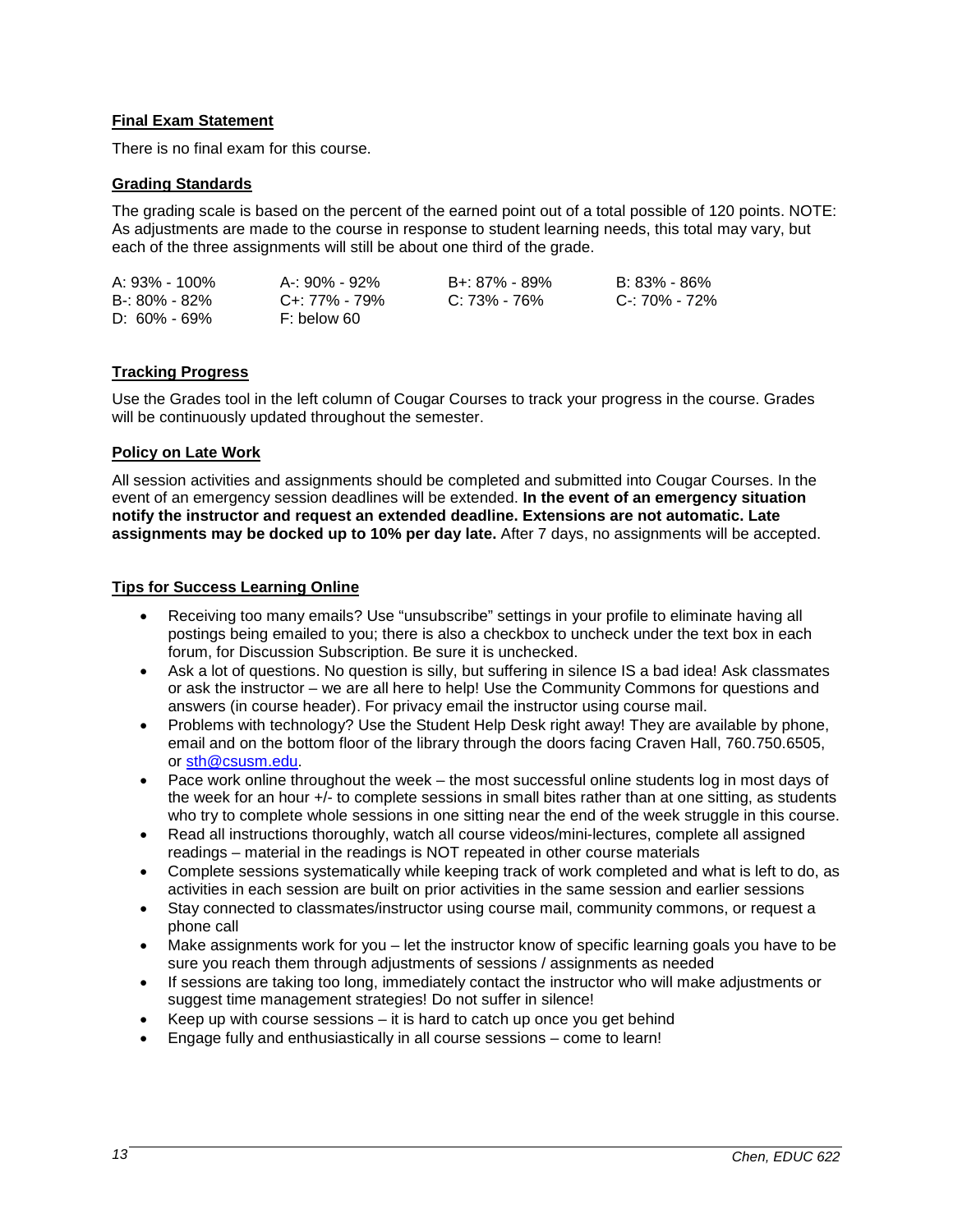## **TENTATIVE SCHEDULE/COURSE OUTLINE**

**Notes:** (1) The dynamic nature of teaching and learning makes it hard to establish a set schedule. Modifications will likely to occur. (2) During each week students work individually, in large groups, and in small group forums. All sessions involve reading/watching session materials and responding. Only additional assignments will be listed under "Assignments," so be sure to read all session instructions carefully. (3) Optional face-to-face meetings: 2/6, 3/8, 4/3, & 5/3, 5-7 PM, location TBD.

| <b>Session/Date</b><br><b>Topic</b>                        |                                                                                                                                                                           | Reading/Assignments (see Notes above)                                                                                                                                                                                                       |  |  |
|------------------------------------------------------------|---------------------------------------------------------------------------------------------------------------------------------------------------------------------------|---------------------------------------------------------------------------------------------------------------------------------------------------------------------------------------------------------------------------------------------|--|--|
| PART 1. CONSTRUCTING RESEARCH PLANS                        |                                                                                                                                                                           |                                                                                                                                                                                                                                             |  |  |
| Session 1<br>$1/20 - 1/27$                                 | What counts as educational<br>research?<br>• Program SLO: Dispositions of an<br>accomplished teacher<br>Articulating problems/issues                                      | Read CR Ch 1 and LQ Ch 1<br>$\bullet$<br>Watch video lectures<br>$\bullet$<br>Participate in discussion forums<br>PSLO 1: Self Assessment, part 1 of 2                                                                                      |  |  |
| Session 2<br>$1/27 - 2/3$                                  | Where does a research question<br>come from?<br>From problem to question<br>Section One - Statement of<br>Problem/Question                                                | Read CR Ch 2-4 and LQ Ch 2<br>$\bullet$<br>Watch video lectures<br>$\bullet$<br>Participate in discussion forums<br>$\bullet$<br>Write mini-study paper Draft 1 Section 1<br>$\bullet$<br>Peer review of Draft 1 Section 1<br>$\bullet$     |  |  |
| Session 3<br>$2/3 - 2/10$                                  | Am I the only one with that<br>question?<br>• Exploring the C.R.A.A.P. Test<br>Locating and evaluating sources<br>Looking for patterns and themes                         | Revise mini-study paper Section 1<br>$\bullet$<br>Read CR Ch 5 & 6, and browse pp. 281-311<br>Watch a video lecture<br>$\bullet$<br>Participate in discussion forums<br>Find sources 1-3 incl. empirical study articles                     |  |  |
| Session 4<br>$2/10 - 2/17$                                 | How do I become part of the<br>larger conversation?<br>• Examples of literature review<br>Section Two - Review of the<br>Literature                                       | Read LQ Ch 6<br>$\bullet$<br>Watch video lectures<br>Explore EDUC 698 resource site<br>Find sources 4-8 incl. empirical study articles<br>Submit an outline of literature review<br>$\bullet$                                               |  |  |
| Session 5<br>$2/17 - 2/24$                                 | • CONSTRUCTION ZONE:<br><b>Review of Literature</b>                                                                                                                       | Find Sources 9-10 (optional)<br>Explore literature review examples<br>Craft mini-study paper Draft 1 Section 2<br>Participate in discussion forums<br>Revise Section 1 to include some sources<br>PSLO 1: Self Assessment, part 2           |  |  |
| PART 2. INQUIRY APPROACHES, DEEP THINKING, & DATA ANALYSIS |                                                                                                                                                                           |                                                                                                                                                                                                                                             |  |  |
| Session 6<br>2/24/3/3                                      | What are characteristics of<br>various research methods?<br>• Overview of qualitative,<br>quantitative, and mixed-methods<br>methodologies<br>Examples of research design | Read an article on methodology posted on CC<br>Read LQ Ch 3 (minus - Permissions and<br>Ethical Issues section pp. 63-69 and Fig. 3.6)<br>Watch video lectures<br>$\bullet$<br>Explore research methods<br>Participate in discussion forums |  |  |
| Session 7<br>$3/3 - 3/10$                                  | <b>Ethical principles of research</b><br>Human Subjects training &<br>$\bullet$<br>Institutional Review Board (IRB)                                                       | Read LQ Permissions & Ethics pp. 63-69,<br>plus Fig. 3.6<br>Complete CITI/ IRB training<br>$\bullet$<br>Explore research methods<br>$\bullet$<br>Participate in discussion forums<br>$\bullet$                                              |  |  |
| Session 8<br>$3/10-3/17$                                   | What data might help answer the<br>question?<br>More research design examples<br>$\bullet$<br>Data collection methods<br>$\bullet$                                        | Read LQ Ch 4<br>$\bullet$<br>Watch video lectures<br>$\bullet$<br>Explore research methods & data collection                                                                                                                                |  |  |